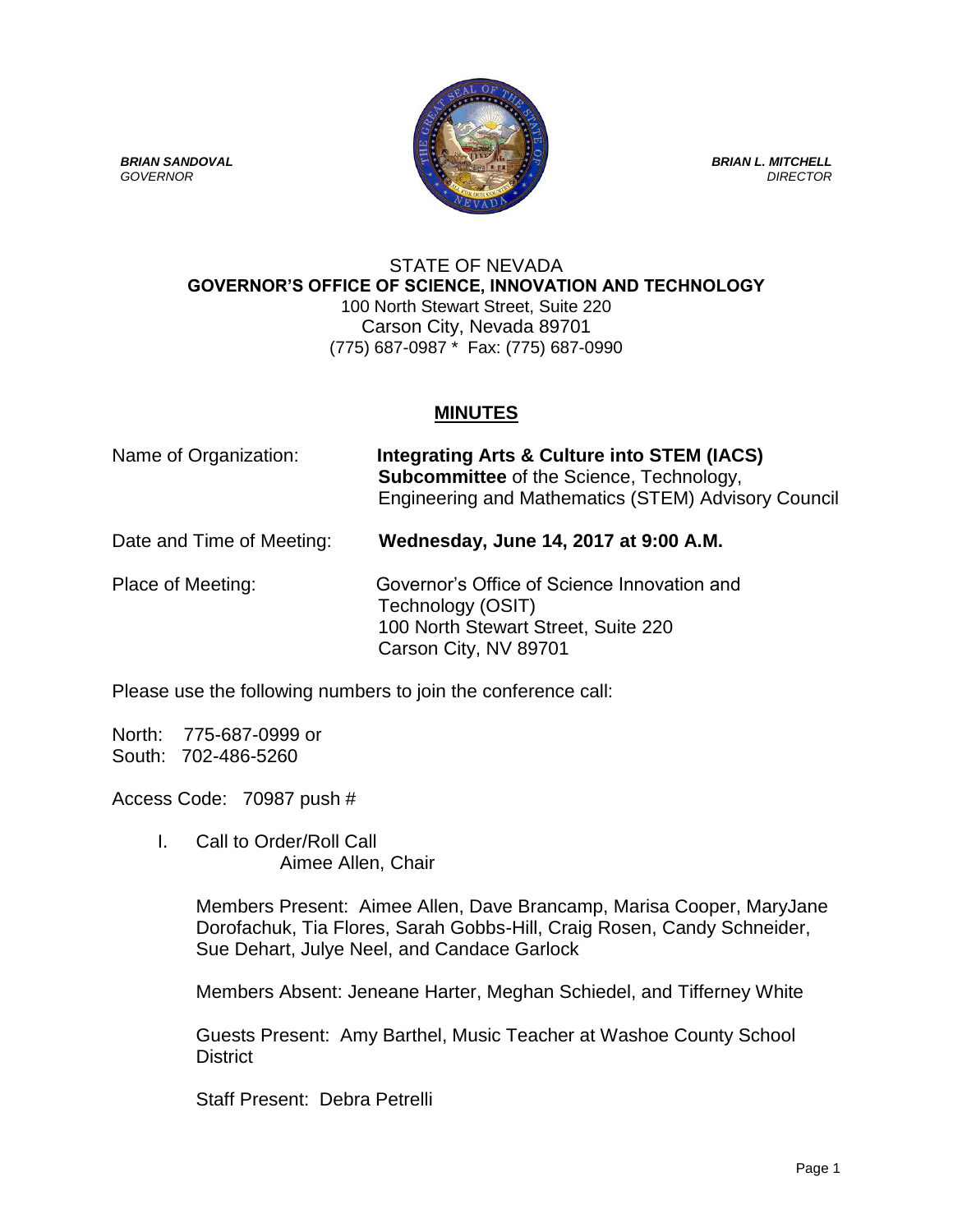II. Public Comment

There was no public comment.

III. Opening Remarks and Announcements. Aimee Allen, Chair

> Chair Allen welcomed everyone and had the following new IACS Team Members introduced, Sue DeHart, Elementary Fine Arts Coordinator at Clark County School District (CCSD), introduced by Candy Schneider; Julye Neel, Fine Arts Coordinator & Music Supervisor at Washoe County School District (WCSD), introduced by MaryJane Dorofachuk; Candace Garlock, Fine Arts, College Instructor at Truckee Meadows Community College, introduced by Tia Flores.

IV. Approval of the Minutes from the February 8, 2017 and March 27, 2017 meetings (For possible action) Aimee Allen, Chair

Chair Allen made a motion to approve the Minutes of February 8, 2017 and March 27, 2017. Ms. Gobbs-Hill seconded the motion. The motion passed unanimously.

V. New Business: (For information only) Aimee Allen, Chair Marisa Cooper Craig Rosen

> There was discussion on achieving the subcommittee's goals and working on definitions. Ms. Cooper and Mr. Rosen discussed "Exploring STEAM Education" and how well received it was at the Nevada Museum of Art. The project was expanded statewide in 2017, to be held in the north and the south, helping to bring best practices across the state. It is branded the Nevada STEAM Conference. She further discussed the theme, "The Nuclear Landscape" and the additional tour being offered at the Nevada Test Site, one week following the conference. The conference date is set for Saturday, February 24, 2018. Ms. Schneider commented on the tour, explaining it is a bonus experience separate from the STEAM conference. Chair Allen discussed the curriculum of this year's conference. Ms. Dorofachuk said there may be professional development funds available for teachers that are going to travel from Las Vegas to Reno. She said she would check into it and report back to the subcommittee. Mr. Rosen asked whether the Governor's Office of Science, Innovation and Technology would have available funds for this purpose. Ms. Dorofachuk asked whether there is any interest in funding from the National Endowment of the Arts, perhaps it falls within their guidelines. She said she would check into that avenue as well. Chair Allen discussed programming and different components. Ms. Cooper said she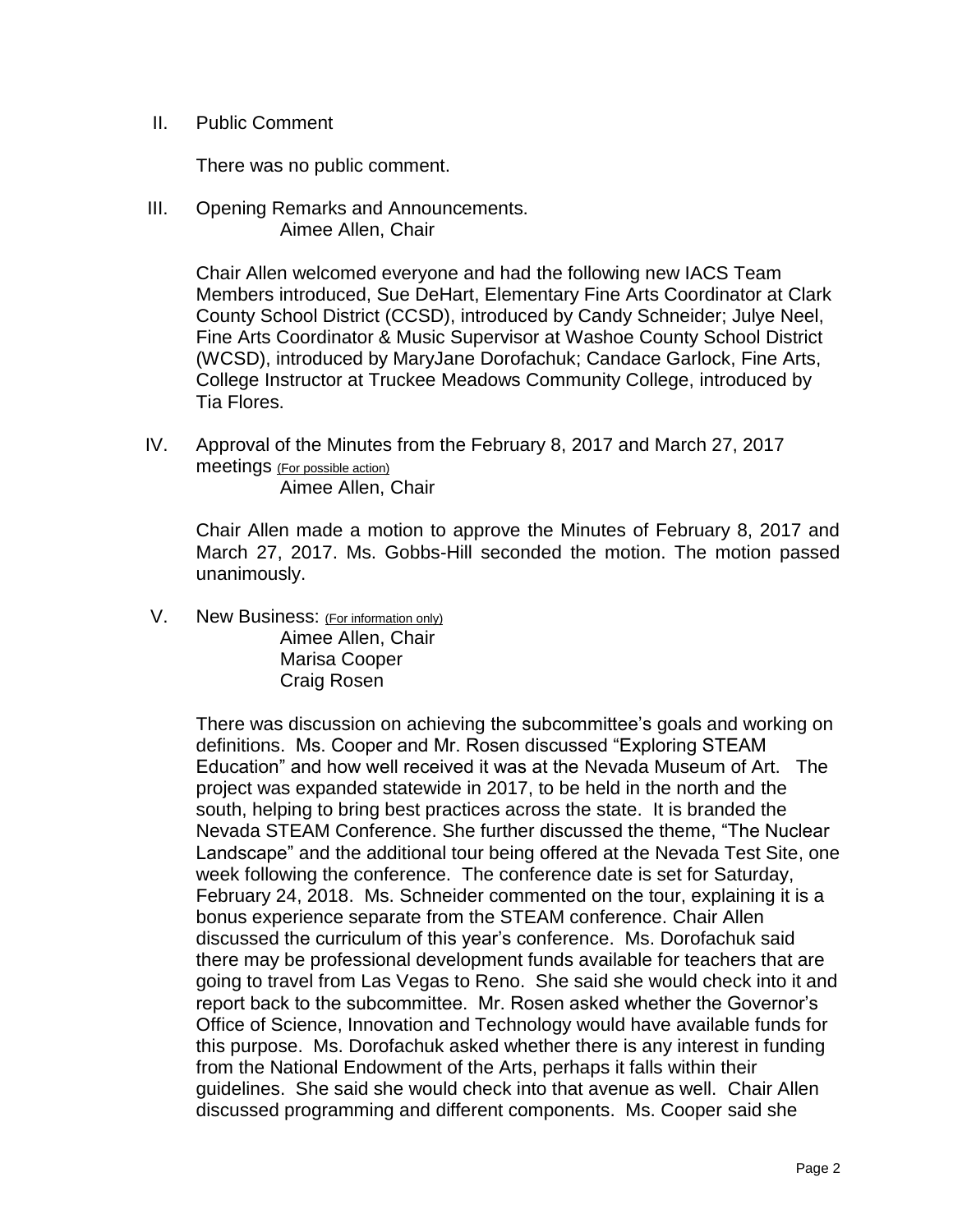hopes all members of this subcommittee are interested in presenting at the event or collaborating with other organizations or individuals. Chair Allen asked whether it would impact this subcommittee if a "breakout-group" participating in that conference. The question was referred to Mr. Mitchell. It was also asked if this subcommittee wanted to be listed as a formal partner for this conference, and whether that is something that could be put on the agenda as an action item, moving forward for the next meeting. This was also referred to Mr. Mitchell. Ms. Cooper said she has a list of the arts and artists that will be on display during that conference, which will help us find how we can connect art and science across the nuclear landscape. She asked any members interested in presenting at the conference to contact her. Their first committee meeting will be in late July 2017. She suggested that anyone wanting to participate, to contact her. Chair Allen reaffirmed the date of February 23, 2018, for an IACS gathering to discuss their platform as a formal collaborator at the conference, which was offered to be hosted at the Nevada Museum of Art.

VI. IASC Member Announcements. (For information only) Aimee Allen, Chair Brian Mitchell MaryJane Dorofachuk Craig Rosen Dave Brancamp

> Chair Allen announced the STEM Advisory Council "In-Person" Meeting is scheduled for July 7, 2017 at 10:30 A.M. – 2:30 P.M. at the Grant Sawyer Building, 555 E. Washington Ave, #5100 in Las Vegas. She said the IASC subcommittee's presentation will happen after 1:00 P.M. Marissa Cooper will be representing this subcommittee at that meeting, but all members are invited. This meeting will also be conference into Carson City at the Nevada State Library and Archives Building, Conference Room C (2<sup>nd</sup> Floor).

> Ms. Dorofachuk, with the NV Arts Council, brought to the attention of the subcommittee, as a resource, Innovation Collaborative. She discussed participation, and said it is a national project that is developing research foundations for the science, technology, engineering, arts, humanities, and math (STEAM) movement in out-of-school learning settings. Participation will result in the respective institution being included in their listing of participating National Institutions.

> Ms. Dorofachuk announced the opening of The Artist in Schools + Community Roster this summer. She asked for feedback from members of the subcommittee, and to consider encouraging teaching artists, that address STEAM and arts integration, to apply. She asked that members email her directly regarding this opportunity with their comments.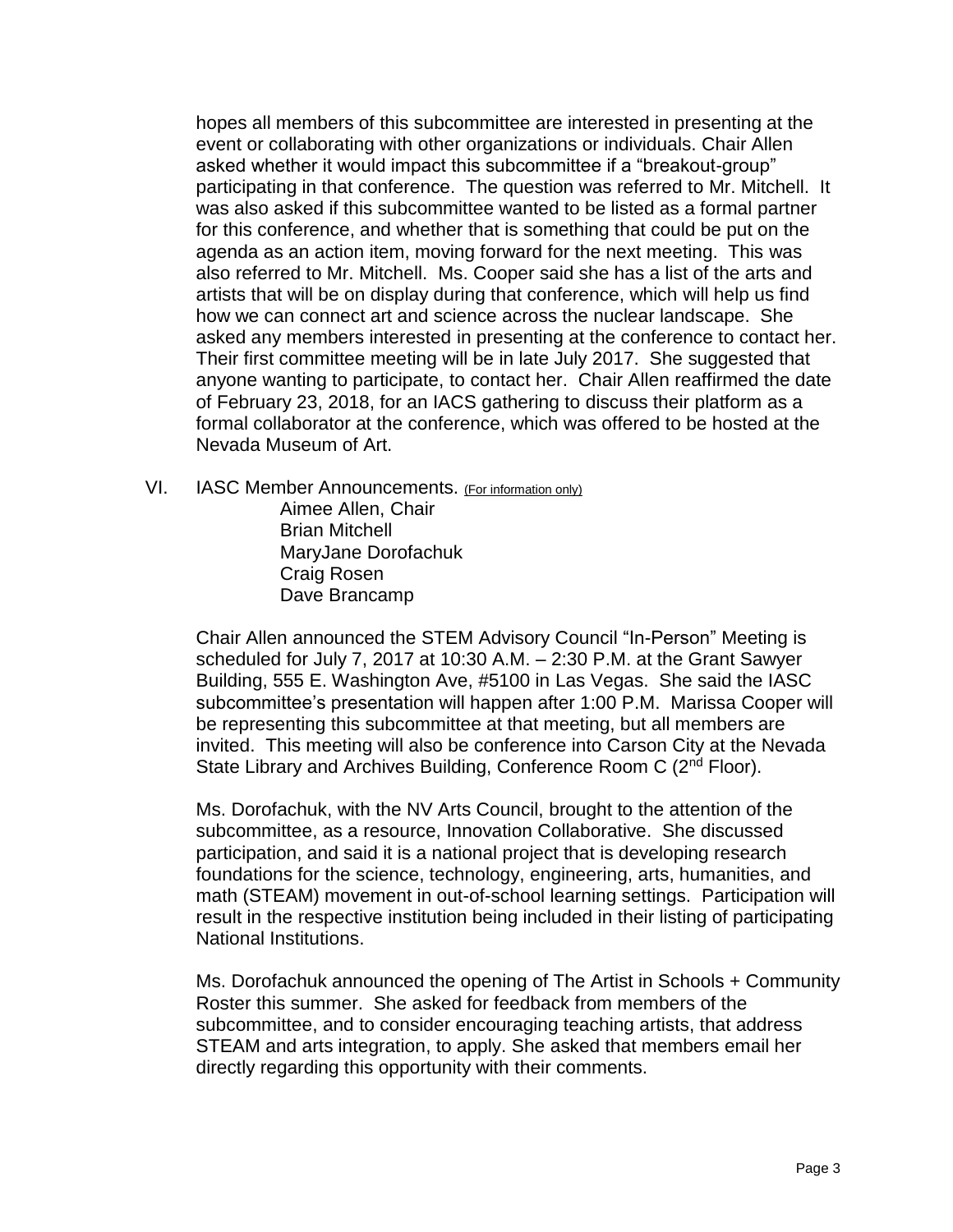Mr. Rosen commented on the United Way in Southern Nevada conference, Collabcon 2017, wherein he has been asked to make a presentation. It is about collaborations and best practices between non-profit business and government, etc. He has reached out to other Southern Nevada friends for collaboration to help put this workshop on. Chair Allen agreed to participate.

Mr. Rosen commented on Green Power, which has transitioned and are no longer known as Green Power due to it being very misleading. Desert Research Institute (DRI) has adopted a new name for the research group, Science Alive.

Ms. Dorofachuk commented on the Nevada State Plan for implementing Every Student Succeeds Act (ESSA), and its impact on student engagement in the Arts. She said after the Department of Education (DOE) responded and helped go over the standards to revise them, it appears there is a good possibility that the arts education will be included in the State's Dashboard website and school report card system. Mr. Brancamp commented on feedback from ESSA plans that had been submitted to the federal government. He pointed out the feedback was for clarification and will not adversely affect this group with its effort in STEAM. None of the feedback was negative.

Ms. Gobbs-Hill commented on Nevada Discovery Museum and their visiting artists program. She asked members to reach out to her at any time with artists that would like to share what they are doing. The program is presented once a month.

Ms. Dehart spoke about Clark County School District's "Confabulation" event, which is an arts and integration conference, in its fourth year. Previously it was grant funded, and now operates with general funding in partnership with The Smith Center and Doral Academy. They had in excess of 230 people attend this year.

Ms. Cooper invited the subcommittee members to the Nevada Museum of Art's 2017 Art and Environment Conference, which is held every three years. It is a good way to start thinking about how we integrate art into environment and science in interesting ways. This event is October 19, 20, and 21, 2017, and brings together a global collection of artists, scholars, scientists, academics and philosophers.

Ms. Flores commented on a year-long arts integration program at Sierra Arts Foundation with Veterans Memorial STEM Elementary School on what an arts integration program looks like. She said two teachers, from Veterans were interviewed and videotaped. This is the link to the Youtube video of the interview talking about their participation in that experience; <https://www.youtube.com/watch?v=H9ozGyHPbt0>